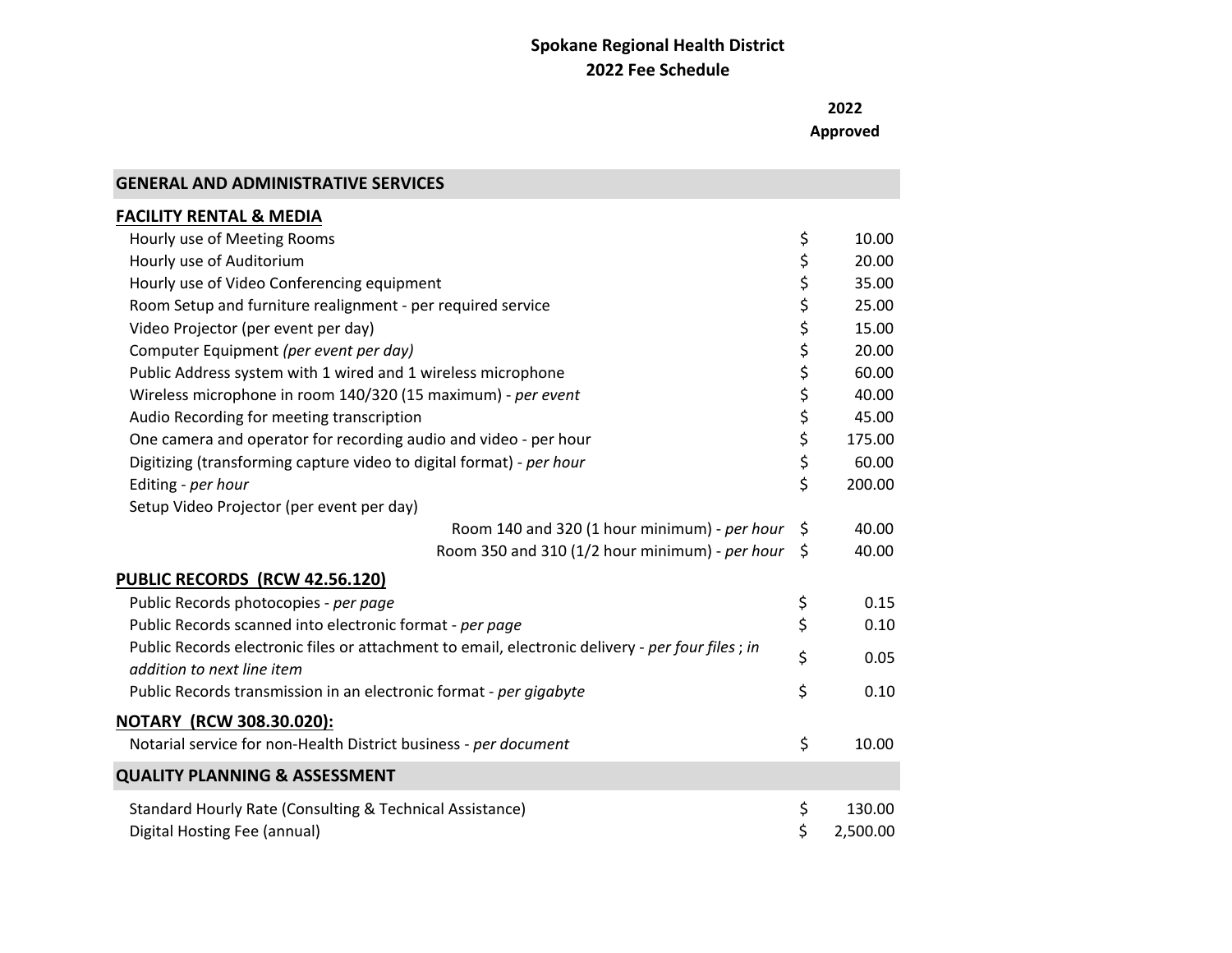|                                                                                              | 2022<br>Approved |
|----------------------------------------------------------------------------------------------|------------------|
| <b>VITAL RECORDS</b>                                                                         |                  |
| FEES SET BY STATE LEGISLATURE: (RCW 70.58.107)                                               |                  |
| Birth: Each Certified Record                                                                 | \$<br>25.00      |
| Death: Each Certified Record                                                                 | \$<br>25.00      |
| <b>Short Form Death Certificate</b>                                                          | \$<br>25.00      |
| Noncertified Informational Copies of Birth/Death Records                                     | \$<br>25.00      |
| <b>FEES SET BY LHJ</b>                                                                       |                  |
| VitalChek Certified Copies of Birth & Death Certificates (Telephone & Online Orders)         | \$<br>43.00      |
| Counter Processed Copies of Birth & Death Certificates (VitalChek Lobby Kiosks)              | \$<br>40.00      |
| Death Record Change: Re-issue fee                                                            | \$<br>5.00       |
| Birth & Death Certificate (Mail In Orders) Processing Fee (Record Fee + \$10 Processing Fee) | \$<br>35.00      |
| Birth Certificate Affidavit Preparation Fee (no charge if done within 1 year of birth)       | \$<br>10.00      |
| Completion of Manual Burial Transit Permit for County outside of Spokane County              | \$<br>10.00      |
| Completion of Manual Burial Transit Permit after record removed from EDRS                    | \$<br>10.00      |
| Issuing and Certifying a Communicable Disease Letter                                         | \$<br>10.00      |
| Issuing a Disinterment Permit/Letter                                                         | \$<br>10.00      |
| Filing a Death Certificate after Hours/Emergencies through EDRS                              | \$<br>50.00      |
| Shipping Fee                                                                                 | \$<br>2.00       |
| <b>DISEASE PREVENTION AND RESPONSE</b>                                                       |                  |
| <b>HIV/AIDS/Case Management</b>                                                              |                  |
| Title XIX Case Management Part Month Assessment                                              | \$<br>86.86      |
| Title XIX Case Management Full Month Assessment                                              | \$<br>173.72     |
| Title XIX Case Management Comprehensive Assessment                                           | \$<br>139.12     |
| HEALTHCARE PREPAREDNESS PROGRAM                                                              |                  |
| 1/2 - Day Workshop Training                                                                  | \$<br>400.00     |
| 1 - Day Workshop                                                                             | \$<br>750.00     |
| <b>IMMUNIZATION OUTREACH PROGRAM</b>                                                         |                  |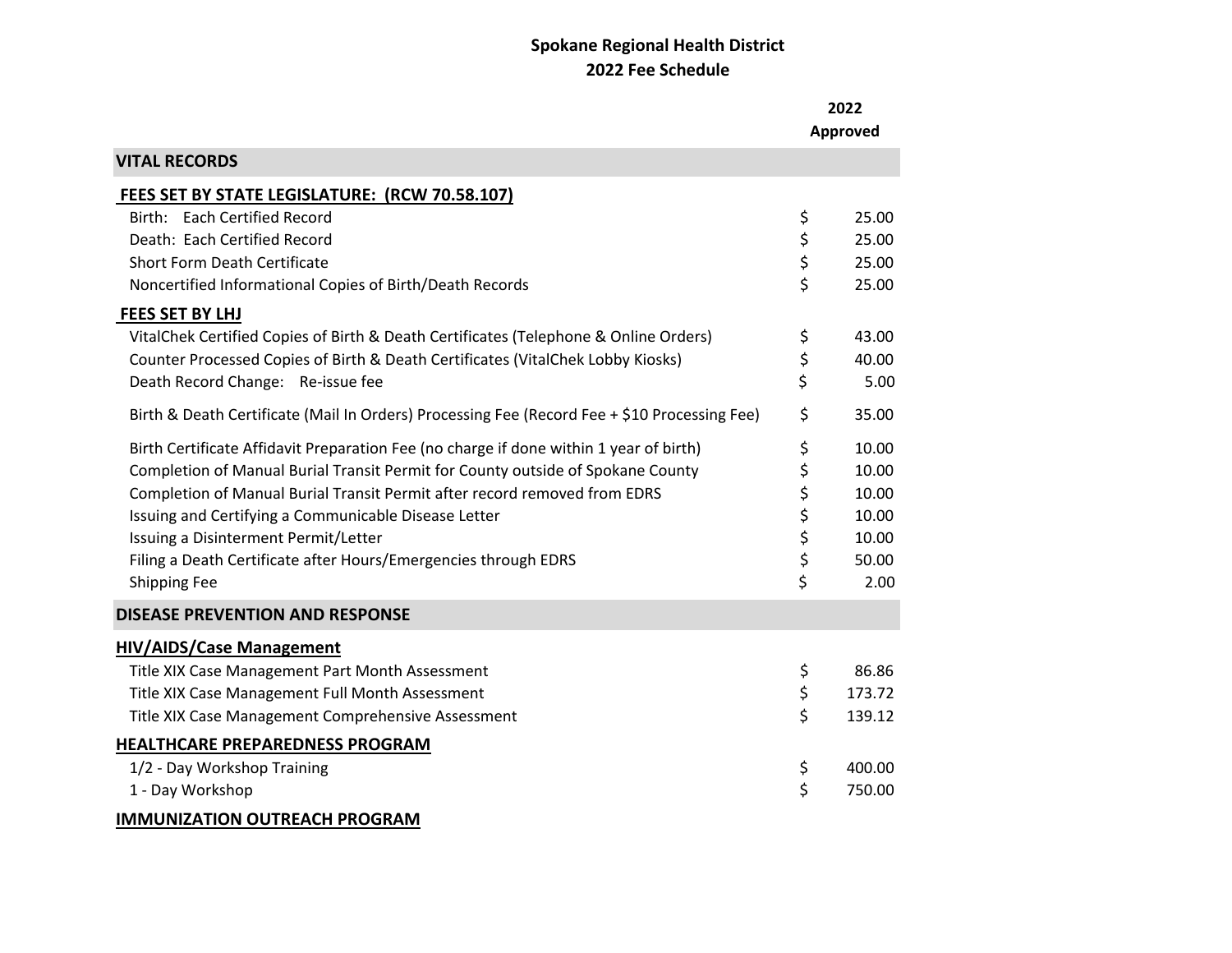|                                                                                           | 2022<br>Approved |
|-------------------------------------------------------------------------------------------|------------------|
| Annual one-day education for healthcare providers and public health partners per attendee | \$<br>50.00      |
| <b>TUBERCULOSIS</b>                                                                       |                  |
| Office Visit - Skin Test or QuantiFERON Test                                              | \$<br>40.00      |
| PPD Skin Test                                                                             | \$<br>10.00      |
| DOT Videophone Visit, established patient                                                 | \$<br>58.00      |
| TB OV, Monthly Medication Evaluation                                                      | \$<br>58.00      |
| DOT Initial Home Visit, new patient                                                       | \$<br>88.00      |
| DOT Home Visit, established patient                                                       | \$<br>68.00      |
| <b>COMMUNITY HEALTH</b>                                                                   |                  |
| <b>SUPPORT SERVICES</b>                                                                   |                  |
| Witness Testimony Fee (per hour) PHN                                                      | \$<br>89.00      |
| Court Appearance (per hour) HPS/ECDS                                                      | \$<br>89.00      |
| SMOKING AND VAPING VIOLATIONS RCW 70.160 (Resolution #16-01)                              |                  |
| First Inspection No Violation                                                             | No Fee           |
| First Inspection w/Violation                                                              | \$<br>180.00     |
| First Reinspection No Violation                                                           | No Fee           |
| First Reinspection w/Violation                                                            | \$<br>270.00     |
| Second Reinspection No Violation                                                          | No Fee           |
| Second Reinspection w/Violation                                                           | \$<br>625.00     |
| Late Fee on Balances over 90 days due                                                     | \$<br>50.00      |
| Civil Fine for Re-Offenders                                                               | \$<br>180.00     |
| Variance Application                                                                      | \$<br>100.00     |
| <b>COMMUNITY HEALTH TRAINING &amp; CONSULTING</b>                                         |                  |
| 1/2 - Day Workshop                                                                        | \$<br>650.00     |
| 1 - Day Workshop                                                                          | \$<br>1,300.00   |
| <b>Standard Hourly Rate</b>                                                               | \$<br>160.00     |
| <b>TREATMENT SERVICES</b>                                                                 |                  |

**GENERAL**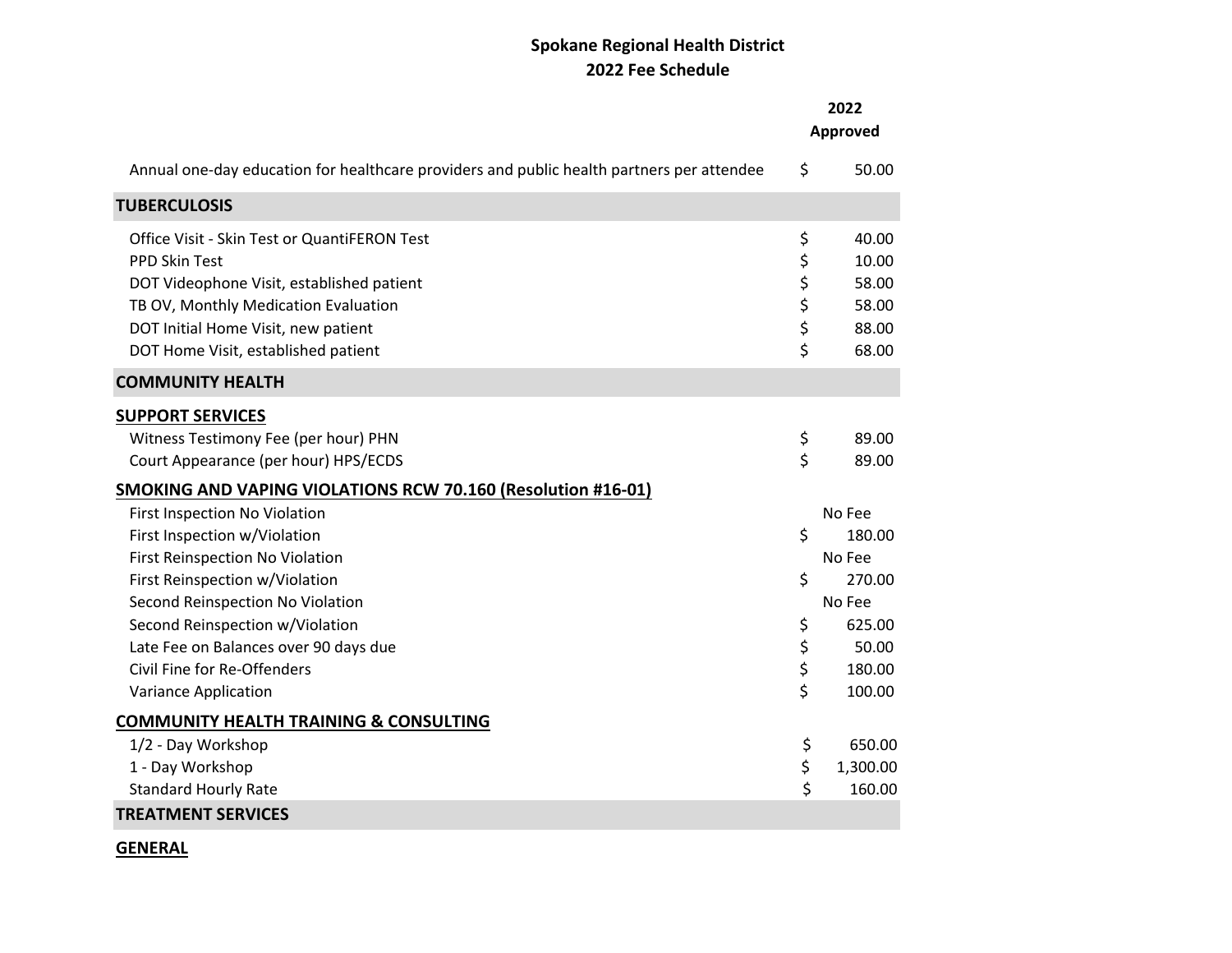|                                                                            | 2022   |          |
|----------------------------------------------------------------------------|--------|----------|
|                                                                            |        | Approved |
| Witness Testimony Fee (per hour) Health Program Specialist                 | \$     | 89.00    |
| Witness Testimony Fee (per hour) PHN                                       | \$     | 89.00    |
| Witness Testimony Fee (per hour) ARNP                                      | \$     | 118.00   |
| Witness Testimony Fee (per hour) MD                                        | \$     | 177.00   |
| <b>OPIOID TREATMENT</b>                                                    |        |          |
| <b>Courtesy Dose Daily Rate</b>                                            | \$     | 15.81    |
| H0001 - New Patient Assessment                                             | \$     | 132.45   |
| H0001 - New Patient Assessment (County Contract)                           | \$     | 255.00   |
| H0020 - SCRBHO (County Contract)                                           | \$     | 16.30    |
| H0020 - MCO & Private Insurance Contracted Rate                            | \$     | 16.00    |
| H0020 - AI/AN (T19 Published Fee Schedule Rate)                            | \$     | 15.81    |
| H0020 - Private Pay Daily Rate                                             | \$     | 15.81    |
| J0234 - Bupenorphine Daily Rate + Cost of Medication                       |        | 15.81    |
| H0020 - VA Contracted Rate                                                 | \$\$\$ | 20.00    |
| G2076 - Medicare Intake Activities                                         |        | 181.06   |
| G2067 - Medicare Weekly Bundle                                             | \$     | 211.13   |
| G2078 - Medicare Seven Day Take Home Supply                                | \$     | 37.38    |
| <b>OUTPATIENT MENTAL HEALTH</b>                                            |        |          |
| H0046 - Request for Mental Health Service - NOS (Per Encounter)            | \$     | 28.05    |
| 90791 - Diagnostic Evaluation (Per Encounter)                              | \$     | 106.58   |
| 90792 - Diagnostic Evaluation (Per Encounter)                              | \$     | 149.52   |
| 90832 - Psychotherapy (Per 30 Mins)                                        | \$     | 63.50    |
| 90833 - Psychotherapy - add-on code cannot be billed alone (Per 30 Mins)   | \$     | 149.40   |
| 90834 - Psychotherapy (Per 45 Mins)                                        | \$     | 100.50   |
| 90836 - Psychotherapy - add-on code cannot be billed alone (Per 45 Mins)   | \$     | 224.10   |
| 90837 - Psychotherapy (Per 60 Mins)                                        | \$     | 127.00   |
| 90838 - Psychotherapy - add-on code cannot be billed alone (Per 60 Mins)   | \$     | 298.80   |
| <b>OUTPATIENT MENTAL HEALTH CONT'</b>                                      |        |          |
| 99354 - Psychotherapy - add-on code cannot be billed alone (First 60 Mins) | \$     | 106.53   |
| 99355 - Psychotherapy - add-on code cannot be billed alone (Next 30 Mins)  | \$     | 105.40   |
| H0004 - Behavioral Health Counseling and Therapy (Per 15 Mins)             | \$     | 30.50    |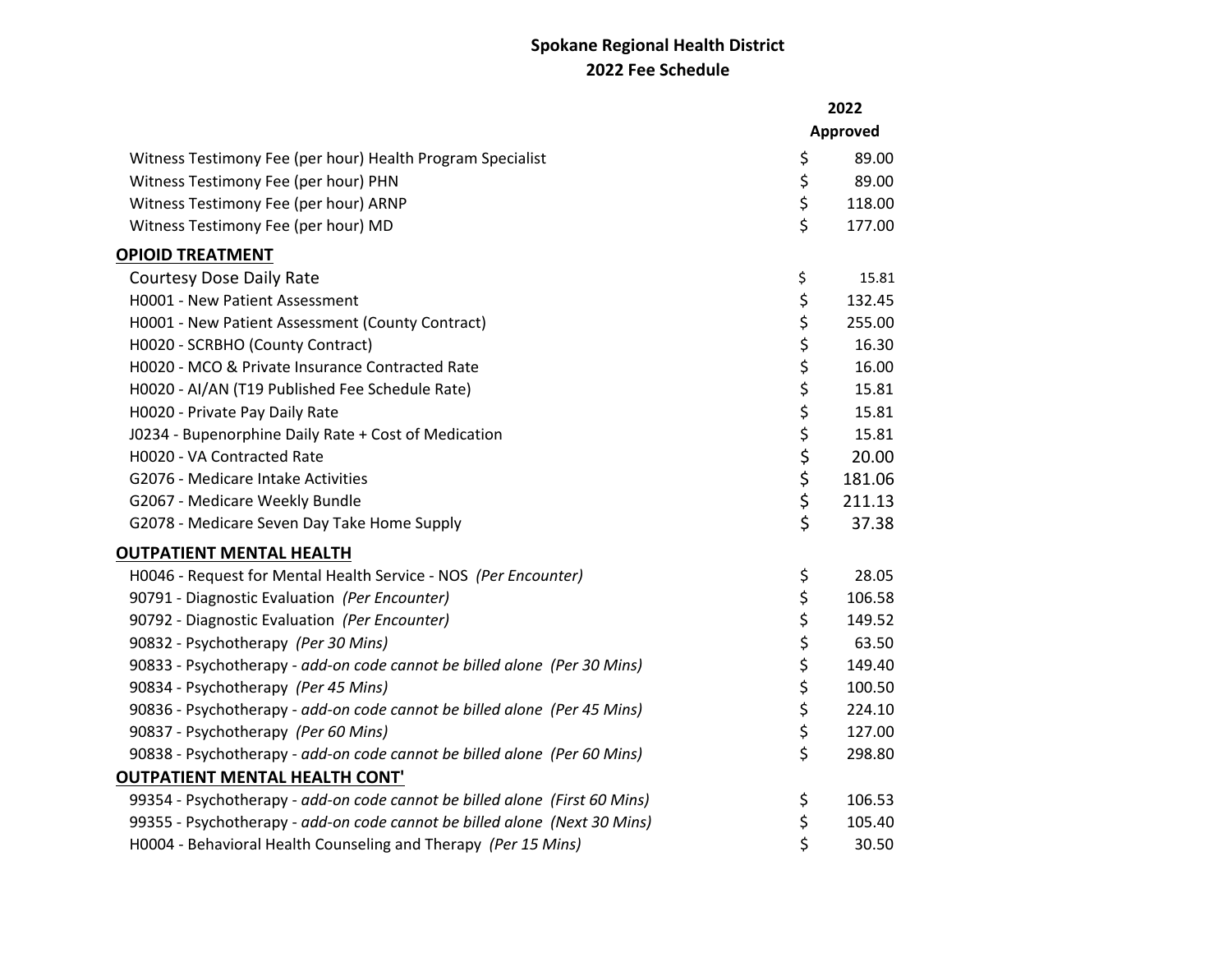|                                                                                  | 2022 |             |
|----------------------------------------------------------------------------------|------|-------------|
|                                                                                  |      | Approved    |
| H0036 - Community Psychiatric Support Treatment Face-to-Face (Per 15 Mins)       | \$   | 31.75       |
| H0046 - Mental Health Service - NOS (Per Encounter)                              | \$   | 28.05       |
| H2014 - Skills Training and Development (Per 15 Mins)                            | \$   | 29.25       |
| H2015 - Comprehensive Community Support Services (case mgmt) (Per 15 Mins)       | \$   | 29.25       |
| H2017 - Psychosocial Rehabilitation (Per 15 Mins)                                | \$   | 29.25       |
| 90785 - Interactive Complexity                                                   | \$   | 7.98        |
| 90846 - Family Psychotherapy, without patient present (Per 50 Mins)              | \$   | 106.00      |
| 90847 - Family Psychotherapy, with patient present (Per 50 Mins)                 | \$   | 106.00      |
| 90849 - Group Psychotherapy - multi-family (Per 15 Mins)                         | \$   | 15.00       |
| 90853 - Group Psychotherapy (ther than a multiple-family group) (Per 15 Mins)    | \$   | 15.00       |
| 98966 - Phone Call - non-MD (Per 10 Mins) CHPW only                              | \$   | 19.50       |
| 98967 - Phone Call - non-MD (Per 20 Mins) CHPW only                              | \$   | 42.30       |
| 98968 - Phone Call - non-MD (Per 30 Mins) CHPW only                              | \$   | 63.50       |
| H0023 - Behavioral Health Outreach Services (Per Encounter)                      | \$   | 80.51       |
| T1023 - Special Population Evaluation/Screening (Per Encounter)                  | \$   | 90.78       |
| H0025 - Behavioral Health Prevention, Psychoeducation (Per Encounter)            | \$   | 8.02        |
| H2027 - Psychoeducation (Per 15 Mins)                                            | \$   | 31.75       |
| S9446 - Patient Education - Group (Per 15 Mins)                                  | \$   | 9.65        |
| <b>ENVIRONMENTAL PUBLIC HEALTH</b>                                               |      |             |
| <b>GENERAL</b>                                                                   |      |             |
| Standard Hourly Rate (per hour)                                                  | \$   | 160.00      |
| Construction begun without approval (charged in addition to standard hourly rate |      | 50% of Plan |
| construction includes site/plan review and preoccupancy inspection)              |      | Review      |
|                                                                                  |      | Charges     |
| Enforcement Activity (Standard Hourly PLUS Legal Fees)                           | \$   | 160.00      |
| <b>Enforcement Conference</b>                                                    | \$   | 200.00      |
| <b>ENVIRONMENTAL IMPACT STATEMENTS - SRHD LEADS</b>                              |      |             |
| Initial 90 minute fee to begin EIS work (Standard Hourly for all additional)     | \$   | 240.00      |

Communication costs related to notification are charged at market Varies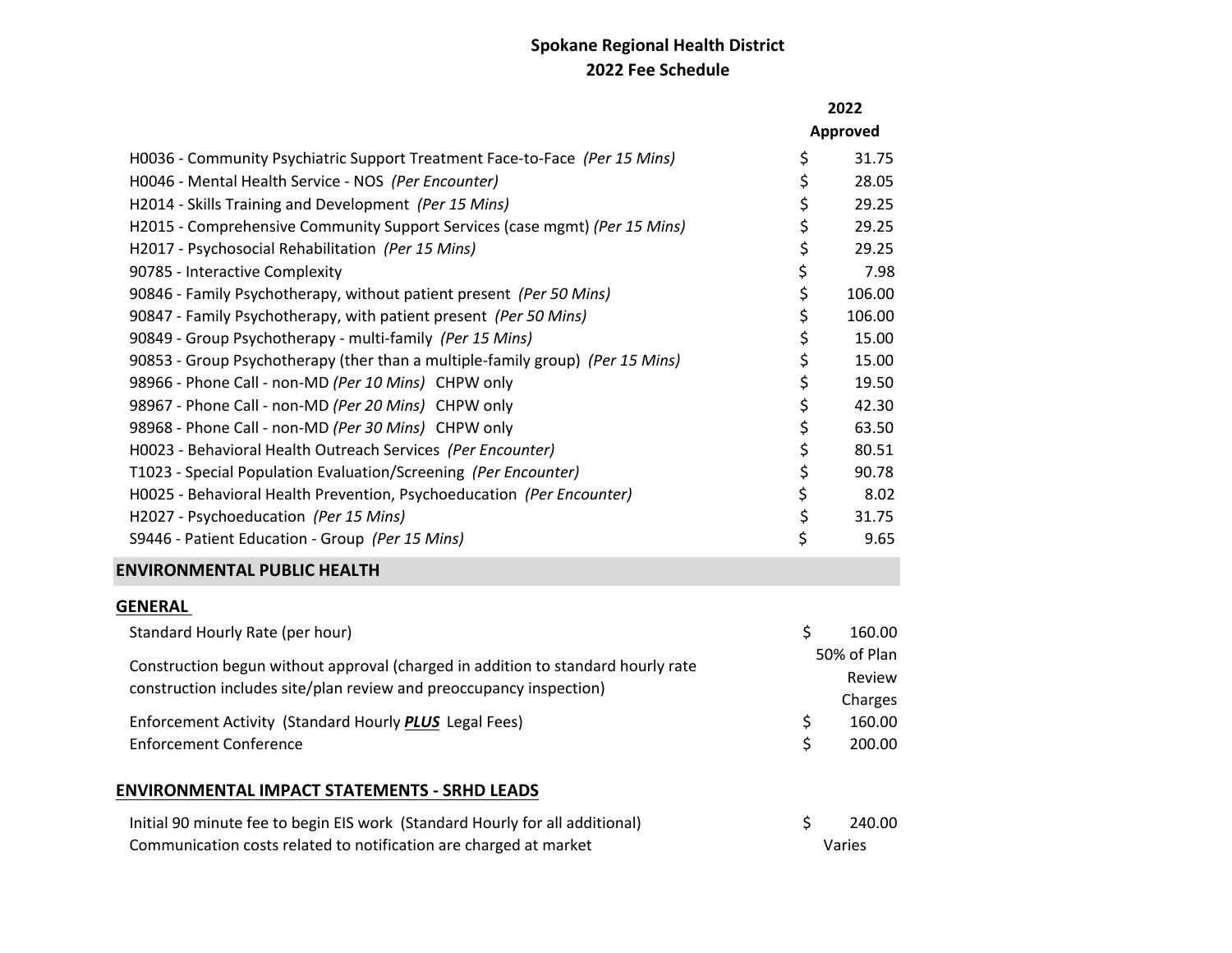|                                                                                                                                      | 2022 |          |
|--------------------------------------------------------------------------------------------------------------------------------------|------|----------|
|                                                                                                                                      |      | Approved |
| Review of SEPA Documents (by hour)                                                                                                   | \$   | 160.00   |
| Word Processing and Computer Services per hour                                                                                       | \$   | 160.00   |
| Illegal Drug Lab Evaluation, Posting, and Cleanup Plan Review per hour                                                               | \$   | 160.00   |
| Review of Projects Not Otherwise Specified Herein (Standard Hourly Rate)                                                             | \$   | 160.00   |
| Reinstatement of Suspended Permit (Unless Otherwise noted)                                                                           | \$   | 360.00   |
| Late Collection Fee                                                                                                                  | \$   | 110.00   |
| <b>Administrative Fee</b>                                                                                                            | \$   | 60.00    |
| Rabies Specimen Handling (Standard Hourly PLUS Veterinary and Shipping Fee)                                                          | \$   | 160.00   |
| Request for Waiver or Variance from Regulations (Except Solid Waste) Standard Hourly Rate<br>with a 1.5 Hour Minimum Paid in Advance | \$   | 240.00   |
| Epidemiology - Associated with a specific permitted facility (Standard Hourly Rate)                                                  | \$   | 160.00   |
| <b>Routine Reinspection of Establishment</b>                                                                                         |      |          |
| <b>First Reinspection</b>                                                                                                            | \$   | 190.00   |
| Second Reinspection without Follow-up Inspection                                                                                     | \$   | 330.00   |
| Second Reinspection with Follow-up Inspection                                                                                        | \$   | 490.00   |
| <b>Review of Plans and Preoccupancy</b>                                                                                              |      |          |
| Site/Plan Review Hourly Rate (1.5 Hour Minimum Paid in Advance)                                                                      | \$   | 160.00   |
| Requested Expedited Plan Review (per hour)                                                                                           | \$   | 240.00   |
| Preoccupancy Inspection Hourly Rate                                                                                                  | \$   | 160.00   |
| Preconstruction Review Hourly Rate                                                                                                   | \$   | 160.00   |
| WATER                                                                                                                                |      |          |
| Water Sampler Instruction and Certification (per person)                                                                             | \$   | 30.00    |
| Water Adequacy Review                                                                                                                | \$   | 130.00   |

#### **WATER RECREATION FACILITIES**

### **Permit to Operate Swimming Pool/Spa/Wading Pool/Recirculating Spray Pool \***

*When facilities have both an annual and seasonal pool, the annual pool will be permitted first and the seasonal pool will be permitted as an additional to be most equitable to all facilities. Recirculating wading pools and spray pools have been added to this category; flow through (non-recirculating) wading and spray*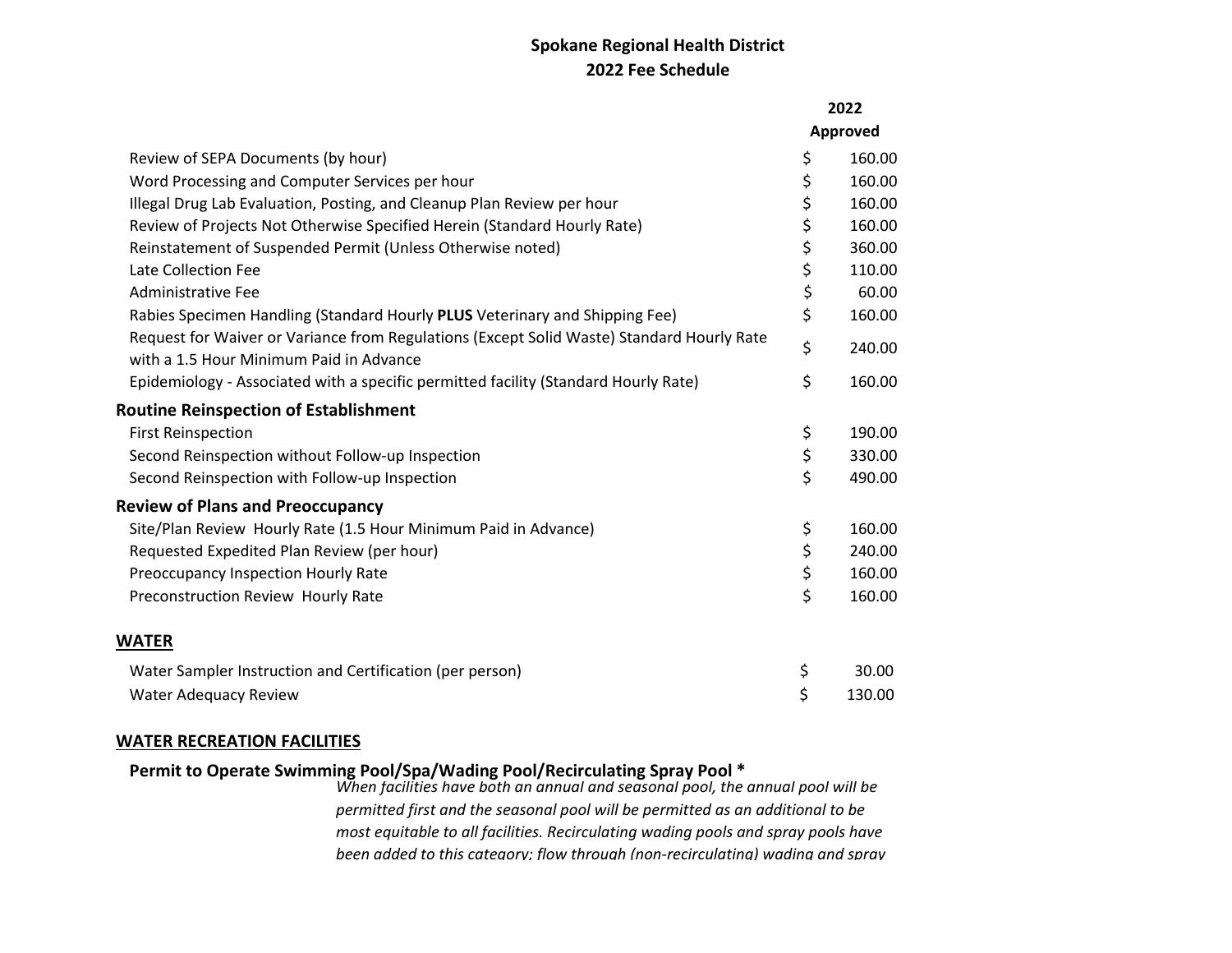|                                                                                                                                                                                                                                                                                                         | Annual \$<br>Seasonal \$ |    | 2022<br>Approved<br>1,280.00<br>770.00 |
|---------------------------------------------------------------------------------------------------------------------------------------------------------------------------------------------------------------------------------------------------------------------------------------------------------|--------------------------|----|----------------------------------------|
|                                                                                                                                                                                                                                                                                                         |                          |    |                                        |
| Permit to Operate Flow Through (Non-recirculating) Wading/Spray Pool                                                                                                                                                                                                                                    |                          |    |                                        |
| Special use pools have been eliminated from this category and will be evaluated<br>individually; there is currently only one special use pool that will be placed in the<br>seasonal swimming pool category.                                                                                            |                          |    |                                        |
|                                                                                                                                                                                                                                                                                                         | Annual S                 |    | 670.00                                 |
|                                                                                                                                                                                                                                                                                                         | Seasonal \$              |    | 350.00                                 |
| Each Additional Feature or Pool at Same Premises*                                                                                                                                                                                                                                                       |                          |    |                                        |
|                                                                                                                                                                                                                                                                                                         | Annual S                 |    | 570.00                                 |
|                                                                                                                                                                                                                                                                                                         | Seasonal                 | Ŝ  | 220.00                                 |
| employing a CPO/AFO but with a history of non-compliance may be charged the<br>full permit fee); flow through pools (e.g., non-recirculating splash pads) are not<br>eligible for CPO discount. The CPO discount is calculated as a reduction of 20%<br>of the total fee rounded un to the nearest \$10 |                          |    |                                        |
| Operating without a valid permit                                                                                                                                                                                                                                                                        |                          | \$ | 225.00                                 |
| <b>SOLID WASTE</b><br>Tipping Fee for the Regulation of Disposal of Solid Waste (per ton or equivalent)                                                                                                                                                                                                 |                          | \$ | .32/ton                                |
| <b>Request for Regulation Variance</b>                                                                                                                                                                                                                                                                  |                          |    |                                        |
| Without a Public Hearing                                                                                                                                                                                                                                                                                |                          | \$ | 360.00                                 |
| With a Public Hearing                                                                                                                                                                                                                                                                                   |                          | \$ | 1,200.00                               |
| Recycling and Material Recovery Facility                                                                                                                                                                                                                                                                |                          | \$ | 1,300.00                               |
| <b>Composting Facility</b>                                                                                                                                                                                                                                                                              |                          | \$ | 1,300.00                               |
| Land Application                                                                                                                                                                                                                                                                                        |                          | \$ | 1,300.00                               |
| <b>Energy Recovery and Incineration Facility</b>                                                                                                                                                                                                                                                        |                          | \$ | 2,300.00                               |
| Anaerobic Digester                                                                                                                                                                                                                                                                                      |                          | \$ | 1,300.00                               |
| <b>Transfer Stations and Drop Box Facilities</b>                                                                                                                                                                                                                                                        |                          | \$ | 1,300.00                               |
| Piles Used for Storage and Treatment                                                                                                                                                                                                                                                                    |                          | \$ | 1,300.00                               |
| Surface Impoundments and Tanks                                                                                                                                                                                                                                                                          |                          | \$ | 1,300.00                               |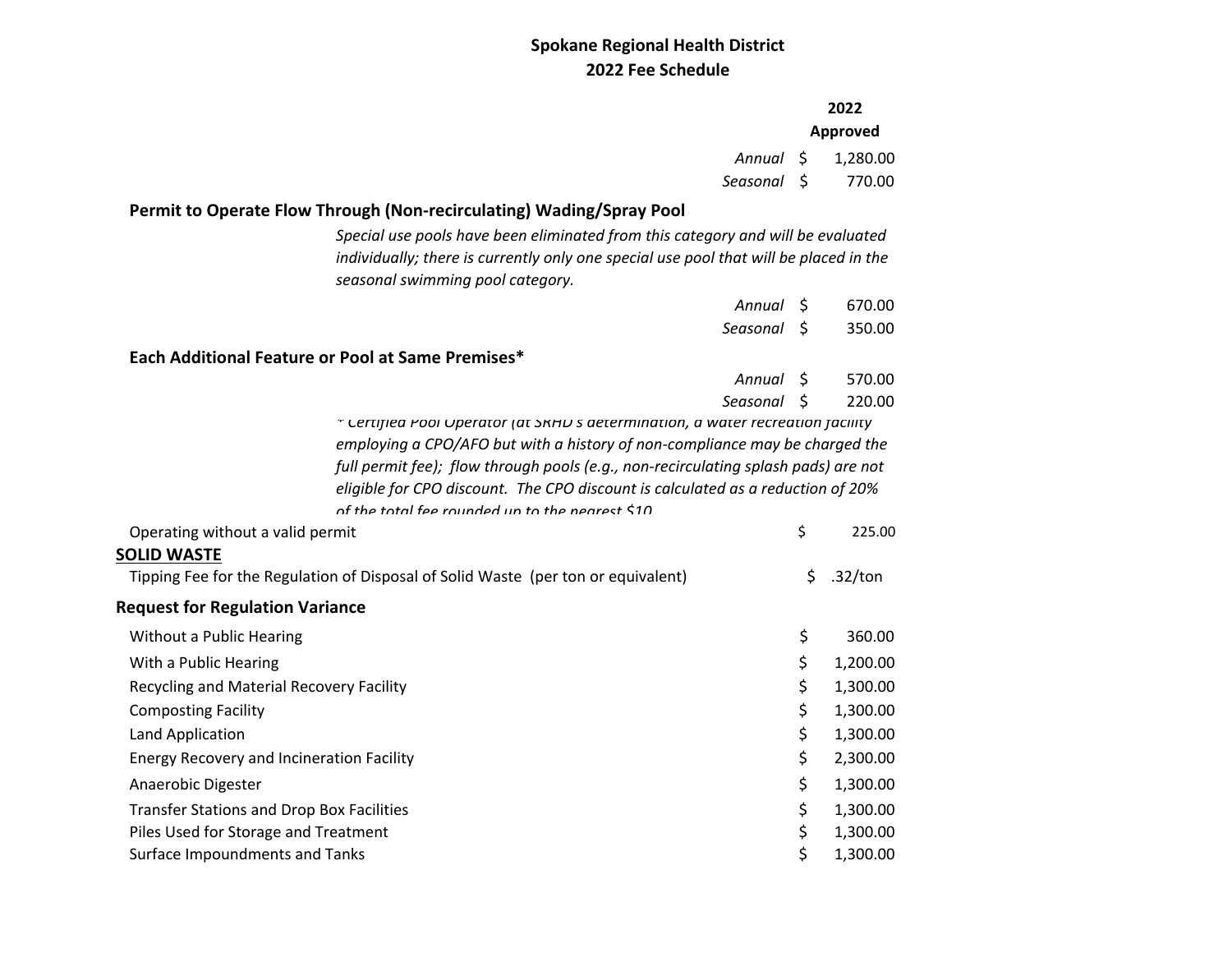|                                                                                                                       | 2022           |
|-----------------------------------------------------------------------------------------------------------------------|----------------|
|                                                                                                                       | Approved       |
| <b>Waste Tire Storage Facility</b>                                                                                    | \$<br>1,300.00 |
| Moderate Risk Waste Handling Facility                                                                                 | \$<br>1,300.00 |
| Limited Purpose Landfill                                                                                              | \$<br>2,300.00 |
| Inert Waste Landfill                                                                                                  | \$<br>1,300.00 |
| Municipal Solid Waste Landfill                                                                                        | \$<br>2,300.00 |
| Landfill in Closure or Post-Closure Status                                                                            | \$<br>600.00   |
| General Solid Waste Permit (uncategorized)                                                                            | \$<br>1,300.00 |
| <b>LIQUID WASTE</b>                                                                                                   |                |
| <b>On-site Sewage Disposal System - Application</b>                                                                   |                |
| Residential System (includes one plan resubmittal)                                                                    | \$<br>740.00   |
| Commercial System (includes one plan resubmittal)                                                                     | \$<br>980.00   |
| Limited Facilities (includes one plan resubmittal)                                                                    | \$<br>160.00   |
| Building Sewer (includes one plan resubmittal)                                                                        | \$<br>160.00   |
| <b>On-site Sewage Disposal System - Permit</b>                                                                        |                |
| <b>Residential System</b>                                                                                             | \$<br>840.00   |
| Commercial System                                                                                                     | \$<br>840.00   |
| <b>Limited Facilities</b>                                                                                             | \$<br>300.00   |
| <b>Building Sewer</b>                                                                                                 | \$<br>300.00   |
| Septic Tank Abandonment Inspection (Standard Hourly Rate, 1 hour minimum)                                             | \$<br>160.00   |
| Sewage System Pumper Permit                                                                                           | \$<br>300.00   |
| <b>On-Site Sewage System Installer's Permit</b>                                                                       |                |
| Initial Permit for New Installer or Expired Permit                                                                    | \$<br>400.00   |
| Annual Renewal of Current Permit                                                                                      | \$<br>270.00   |
| Copies of On-site Sewage As-built Drawings--each copy after first 5 (First 5 at no charge)                            | \$<br>3.00     |
| Plan Resubmittal or Revision                                                                                          | \$<br>320.00   |
| Installation of OSS Without Approval/Inspection (Standard Hourly Rate in Excess of 2 Hours)                           | \$<br>320.00   |
| Processing Surcharge (Charged to applicants who fail to respond to requests for information<br>by required deadline). | \$<br>160.00   |
| Hourly Test Hole Inspection, etc. (Standard Hourly Rate)                                                              | \$<br>160.00   |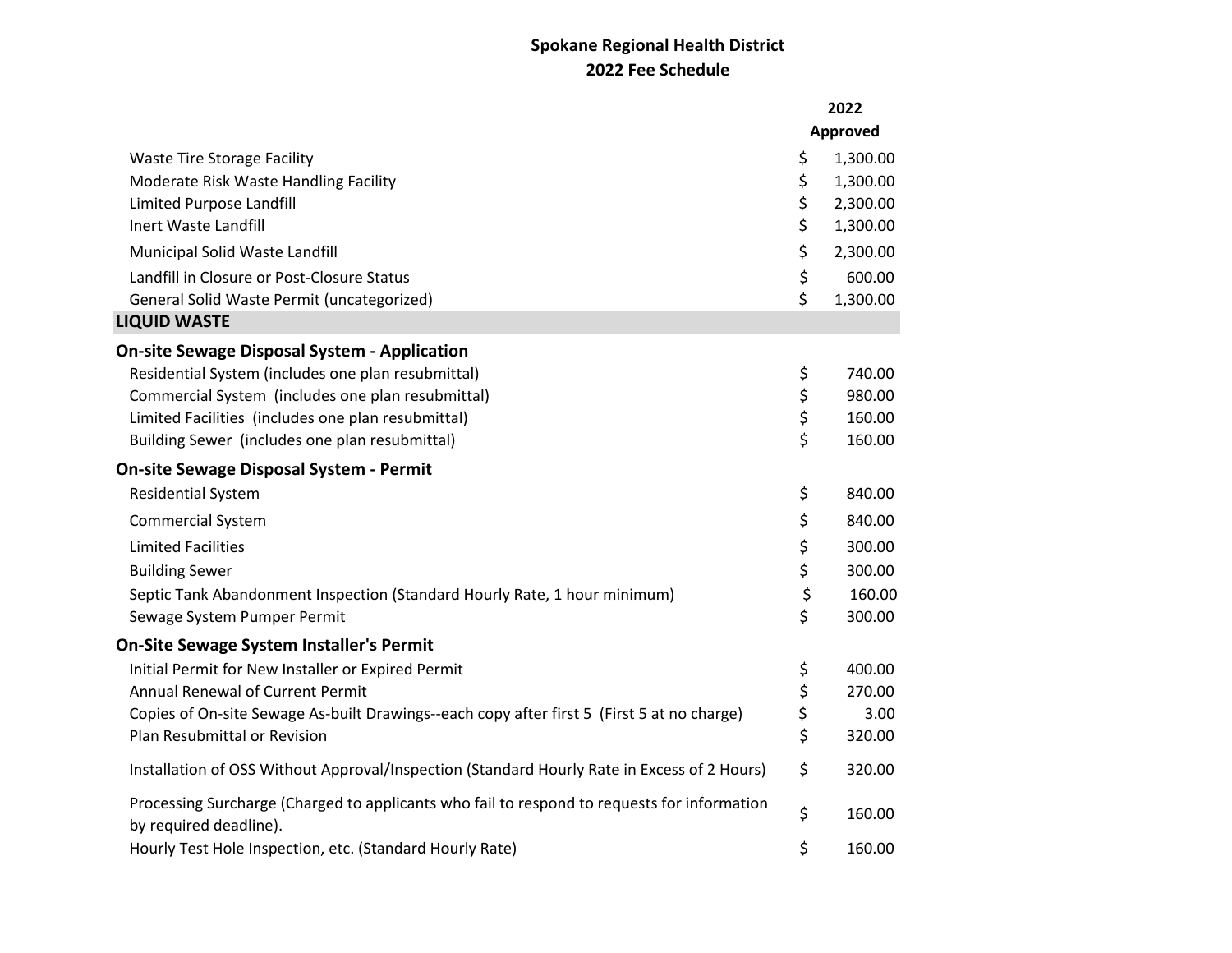|                                                                            | 2022<br>Approved |
|----------------------------------------------------------------------------|------------------|
| <b>Deed Notification</b>                                                   |                  |
| <b>FOOD</b>                                                                |                  |
| <b>Basic Food Establishment</b>                                            | \$<br>290.00     |
| Caterer                                                                    |                  |
| With Approved Catering Kitchen \$                                          | 570.00           |
| With Supplemental Kitchen \$                                               | 260.00           |
| <b>Concession Stand</b>                                                    | \$<br>240.00     |
| Meat and Fish Shop                                                         | \$<br>250.00     |
| <b>Mobile Food Service Unit</b>                                            |                  |
| With Approved Kitchen \$                                                   | 630.00           |
| With Supplemental Kitchen \$                                               | 340.00           |
| Each Additional Mobile Food Service Unit Under Common Commissary \$        | 120.00           |
| <b>Complex Restaurant</b>                                                  | \$<br>800.00     |
| Limited Food Establishment (includes Seasonal Complex Food Establishments) | \$<br>350.00     |
| School Cafeteria                                                           | \$<br>300.00     |
| <b>Temporary Food Service Establishment (TFE) (21 Days or Less)</b>        |                  |
| TFE Level 1 - 1 Day                                                        | \$<br>100.00     |
| TFE Level 1 - 2 to 4 Days                                                  | \$<br>120.00     |
| TFE Level 1 - 5 to 21 Days                                                 | \$<br>140.00     |
| TFE Level 1 - Annual/Recurring                                             | \$<br>160.00     |
| TFE Level 2 - 1 Day                                                        | \$<br>250.00     |
| TFE Level 2 - 2 to 4 Days                                                  | \$<br>300.00     |
| TFE Level 2 - 5 to 21 Days                                                 | \$<br>350.00     |
| TFE Level 2 - Annual/Recurring                                             | \$<br>400.00     |
| TFE Level 2 - Repeat/Additional                                            | \$<br>300.00     |
| TFE Level 3 - 1 Day                                                        | \$<br>300.00     |
| TFE Level 3 - 2 to 4 Days                                                  | \$<br>360.00     |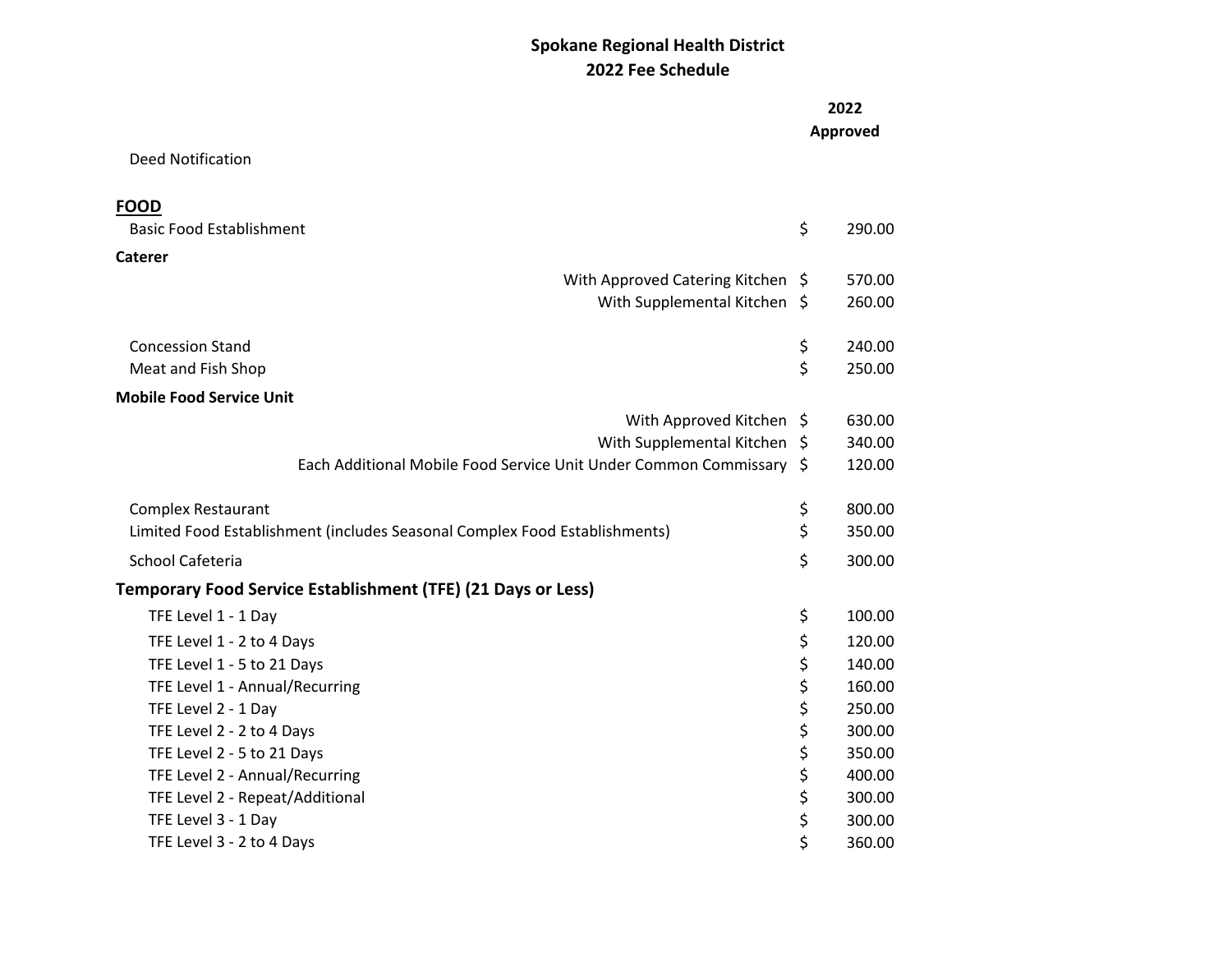|                                                                                                                                                                                                                                                                                                                                                                      |                 | 2022     |  |  |
|----------------------------------------------------------------------------------------------------------------------------------------------------------------------------------------------------------------------------------------------------------------------------------------------------------------------------------------------------------------------|-----------------|----------|--|--|
|                                                                                                                                                                                                                                                                                                                                                                      | <b>Approved</b> |          |  |  |
| TFE Level 3 - 5 to 21 Days                                                                                                                                                                                                                                                                                                                                           | \$              | 420.00   |  |  |
| TFE Level 3 - Recurring                                                                                                                                                                                                                                                                                                                                              | \$              | 480.00   |  |  |
| TFE Level 3 - Repeat/Additional                                                                                                                                                                                                                                                                                                                                      | \$              | 300.00   |  |  |
| Donated Food Distributing Organization                                                                                                                                                                                                                                                                                                                               | \$              | 60.00    |  |  |
| <b>Exempt From Permit Application Processing</b>                                                                                                                                                                                                                                                                                                                     | \$              | 25.00    |  |  |
| Operating After Permit has Expired/Unapproved Owner Change                                                                                                                                                                                                                                                                                                           | \$              | 175.00   |  |  |
| Operating without a valid permit                                                                                                                                                                                                                                                                                                                                     | \$              | 300.00   |  |  |
| <b>Food Worker Card</b>                                                                                                                                                                                                                                                                                                                                              | \$              | 10.00    |  |  |
| <b>LAND DEVELOPMENT</b>                                                                                                                                                                                                                                                                                                                                              |                 |          |  |  |
| <b>Short Plat Review and Response</b>                                                                                                                                                                                                                                                                                                                                | \$              | 1,080.00 |  |  |
| Long Plat, Binding Site Plan :                                                                                                                                                                                                                                                                                                                                       |                 |          |  |  |
| Review and Response                                                                                                                                                                                                                                                                                                                                                  | \$              | 1,440.00 |  |  |
| If Test Hole Analysis is Necessary When Public Sewer is not Available:                                                                                                                                                                                                                                                                                               |                 |          |  |  |
|                                                                                                                                                                                                                                                                                                                                                                      | First Lot \$    | 160.00   |  |  |
| Each Additional Lot \$                                                                                                                                                                                                                                                                                                                                               |                 | 70.00    |  |  |
| Zone Change Review and Response/Comprehensive Plan Amendment                                                                                                                                                                                                                                                                                                         | \$              | 760.00   |  |  |
| Variance, Conditional Use Permit, Special Permit Review & Response                                                                                                                                                                                                                                                                                                   | \$              | 500.00   |  |  |
| <b>Boundary Line Adjustment</b>                                                                                                                                                                                                                                                                                                                                      | \$              | 170.00   |  |  |
| <b>SCHOOL SERVICES</b>                                                                                                                                                                                                                                                                                                                                               |                 |          |  |  |
| <b>Base Fee by Enrollment*</b>                                                                                                                                                                                                                                                                                                                                       |                 |          |  |  |
| Note: Alternative schools and schools that include elementary & secondary grades will be<br>evaluated by SRHD and placed in appropriate category. The secondary school levels were<br>realigned to have two categories, in years past there were three categories, moving to<br>two categories aligns the costs with workload. Discussions began with school systems |                 |          |  |  |
| Elementary 1-99                                                                                                                                                                                                                                                                                                                                                      | \$              | 600.00   |  |  |
| Elementary 100+                                                                                                                                                                                                                                                                                                                                                      | \$              | 850.00   |  |  |